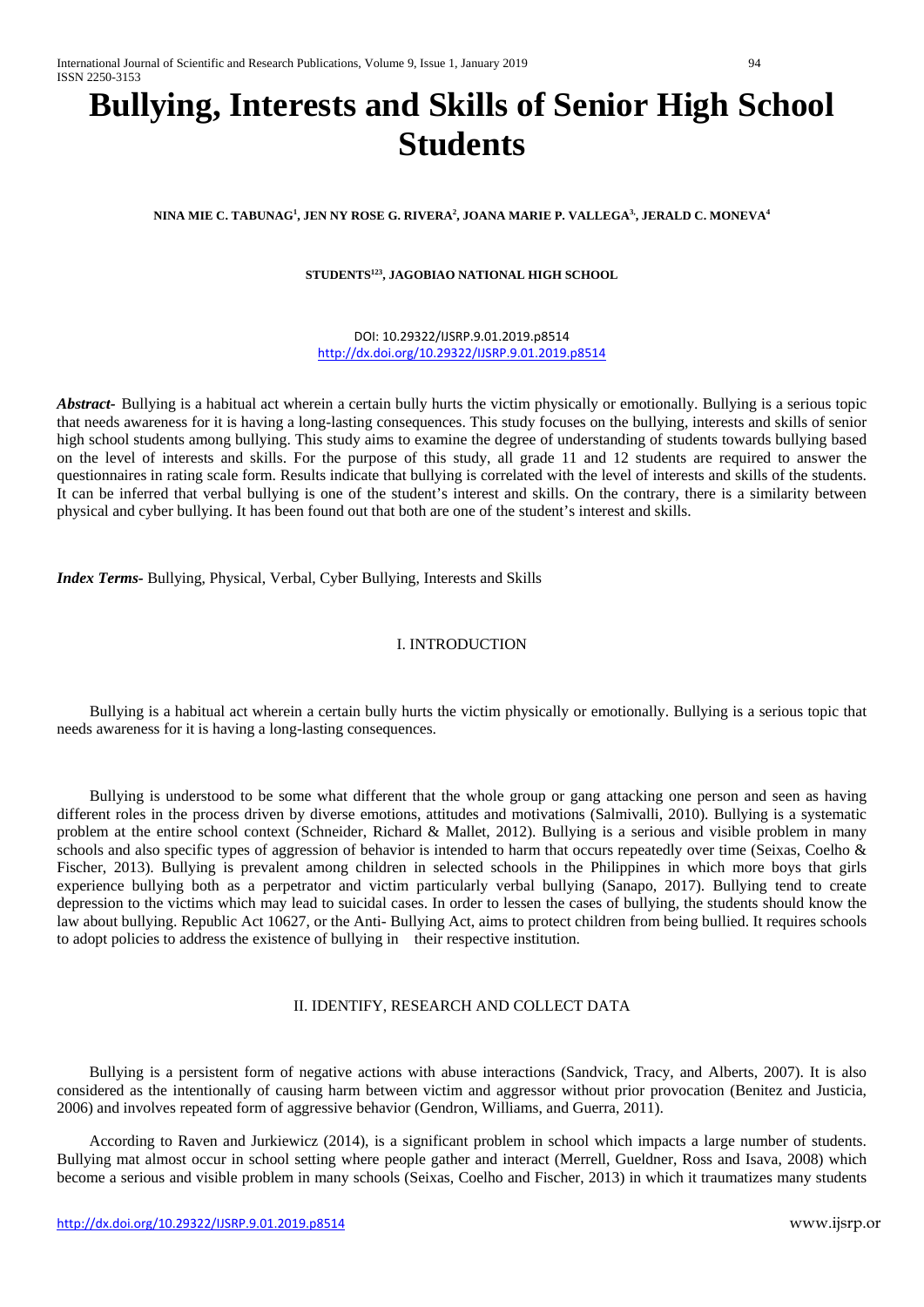International Journal of Scientific and Research Publications, Volume 9, Issue 1, January 2019 95 ISSN 2250-3153

(Hendershot, Dake, Price and Lartey, 2006). the term bullying is an unjustified physical and verbal aggression with an ongoing set of behavior of an individual (Espelage and Napolitano, 2003).

According to Gini, Pozzoli, Borgi and Franzoni (2008), bullying is a negative behavior and becomes a public health concern that receives attention from the media and policymakers (Waasdrop, Pas, Zablotsky and Bradshaw, 2017) which requires deeper reflection on the cultured diversity (Koifman and Botelho da Costa, 2016). bullying is also a problem in the peer relations by the imbalance power between the parties (De Oliveira, Silva, Braga, Romualdo, Caravita and Silva, 2016) which is associated with physical, mental, and social detriments (Dake, Price, and Telljohan, 2003) and is usually form of derogatory remarks or insults hurled at the target (Sanapo, 2017).

On one hand, bullying is also termed as harassment that has history in civil rights (Cornell and Limber, 2015) which remains difficult to define (Journal of Adolescent Health, 2008) and is associated with several health issues (Fekkes, Pijpers and Verloove-Vanhorick, 2005). bullying has bee proven by numerous studies which is a serious problem nationwide (Hoover and Stenbjem, 2003) and emerges from a complex intersection of children's personality and disposition (Espelage and Napolitano, 2003) that interacts environmental factors such as classroom norms and have hurtful outcomes for the targeted individuals (Salmivalli, 2010).

Thus, bullying conjures the traditional schoolyard bully and subordinate victim (South African Journal of Education, 2015). Bullying is a type of violence that threatens a young person's well-being both in schools and neighborhoods (Limo, 2015) which becomes a systematic problem to the entire school concept (Schneider, Richard and Mallet, 2011). Bullying is common among adolescents and associated with numerous negative health issues (Moreno, 2016) and becomes a significant public health problem (Journal of Adolescent Health, 2013). Bullying is also defined as repeated negative actions (Laftman, Alm, Sandahl and Modin, 2018) and is a serious concerns for students (Hong and Espelage, 2012). Bullying can be carried out by group (Smith, 2013) which becomes an issue that continues to receive attention (Turkmen, Dokgoz, Akgoz, Eren, Vural and Polat, 2013).

Generally, bullying is a common activity of a certain person specially students that commonly happened in the school settings.Bullying is considered as a problem though it has solutions. Therefore, bullying is an attitude of the students for they bully based on what they think and they saw especially on the environment they belong.

#### III. WRITE DOWN YOUR STUDIES AND FINDINGS

This chapter presents the findings,analysis, and discussion and interpretation of data gathered wherein the object is to know the Bullying, Interests and Skills of Senior High School Student towards Bullying.

#### **Table 1**

## **Level of Understanding on the concept of bullying of high school students**

| PHYSICAL BULLYING                                        | Weighted<br><b>Mean</b> | Interpretation             |
|----------------------------------------------------------|-------------------------|----------------------------|
| 1. I forced my classmate to write assignment.            | 2.33                    | Low<br>Very<br>Expectation |
| 2. I slap my classmate's face when I am not in the mood. | 2.26                    | Low<br>Very<br>Expectation |
| 3. I kick my classmate's foot whenever I wanted to.      | 2.58                    | Very<br>Low<br>Expectation |
| 4. I pushes my classmate when I am irritated.            | 3.09                    | Low<br>Very<br>Expectation |
| 5. I punches my classmate when he/she sit beside me.     | 2.54                    | Very<br>Low<br>Expectation |
| Over- all Weighted Mean                                  | 2.53                    | Low<br>Very<br>Expectation |

Legend: 1.00- 2.60(Very Low Expectation); 2.61-4.20(Low Expectation); 4.21- 5.80(Neutral); 5.81- 7.40(High Expectation); 7.41-10.00(Very High Expectation)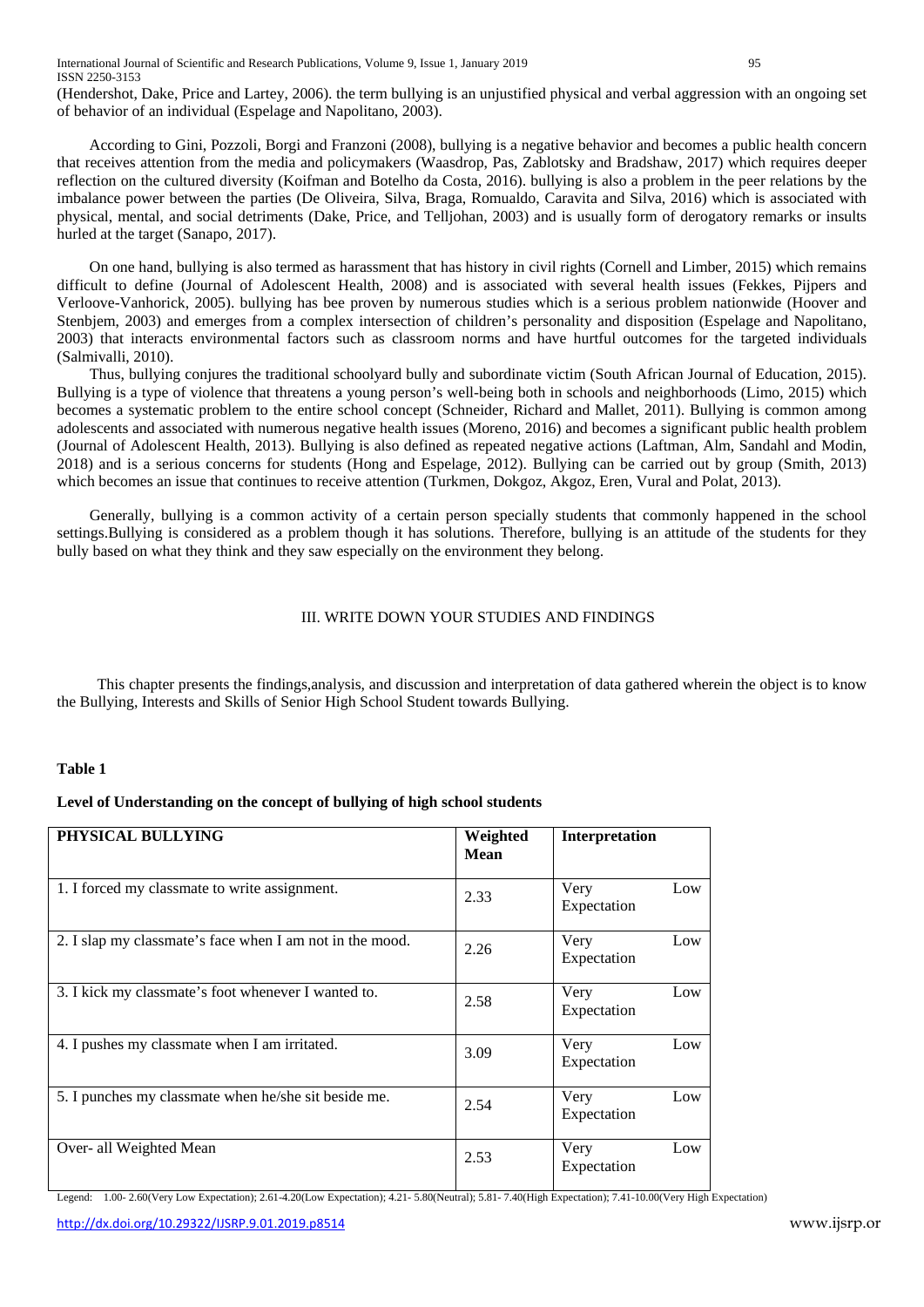The table above shows the Weighted Mean of the Level of Understanding on the bullying, interest and skills of senior high school students in terms of Physical Bullying. The statements "I forced my classmate to write assignment","I slap my classmate's face when I am not in the mood","I kick my classmate's foot whenever I wanted to","I pushes my classmate when I am irritated", and "I punches my classmate when he/she sit beside me" have an overall Weighted Mean of 2.53 and interpreted as very low expectation implies that Physical Bullying is not actually common to Senior High School Students.

#### **Table 2**

#### **Level of Understanding on the concept of bullying of high school students**

| <b>VERBAL BULLYING</b>                                   | Weighted<br><b>Mean</b> | Interpretation       |
|----------------------------------------------------------|-------------------------|----------------------|
| 1. I insulted someone about his/her physical appearance. | 2.73                    | Very Low Expectation |
| 2. I use harsh words on someone for no reason.           | 2.55                    | Very Low Expectation |
| 3. I shouted someone when I am bored.                    | 2.57                    | Very Low Expectation |
| 4. I discriminate someone in front of others.            | 2.38                    | Very Low Expectation |
| 5. I am easily tell someone of his/her body built.       | 2.96                    | Low Expectation      |
| Over- all Weighted Mean                                  | 2.64                    | Low Expectation      |

Legend: 1.00- 2.60(Very Low Expectation); 2.61-4.20(Low Expectation); 4.21- 5.80(Neutral); 5.81- 7.40(High Expectation); 7.41-10.00(Very High Expectation)

N=215

The table above shows the Weighted Mean of the Level of Understanding on the bullying, interest and skills of senior high school students in terms Verbal Bullying. The statements "I insulted someone about his/her physical appearance","I use harsh words on someone for no reason", "I shouted someone when I am bored", "I discriminate someone in front of others", and "I am easily tell someone of his/her body built", have an overall Weighted Mean of 2.64 and interpreted as low expectation implies that Verbal Bullying is not actually common to Senior High School Students.

#### **Table 3**

# **Level of Understanding on the concept of bullying of high school students**

| <b>CYBER BULLYING</b>                                                                                       | Weighted<br>Mean | <b>Interpretation</b>      |
|-------------------------------------------------------------------------------------------------------------|------------------|----------------------------|
| 1. I intentionally commented on someone's profile in social media<br>by stating a word that he/she is ugly. | 2.39             | Very<br>Low<br>Expectation |
| 2. I posted some harmful words on his/her timeline.                                                         | 2.11             | Very<br>Low<br>Expectation |
| 3. I've tried messaging someone in social media by telling him/her<br>some harmful words.                   | 2.27             | Very<br>Low<br>Expectation |
| 4. I upload some nude picture of someone in social media.                                                   | 2.20             | Very<br>Low<br>Expectation |
| 5. I upload someone's embarrassing video in Facebook.                                                       | 2.65             | Low Expectation            |
| Over- all Weighted Mean                                                                                     | 2.32             | Very<br>Low<br>Expectation |

Legend: 1.00- 2.60(Very Low Expectation); 2.61-4.20(Low Expectation); 4.21- 5.80(Neutral); 5.81- 7.40(High Expectation); 7.41-10.00(Very High Expectation)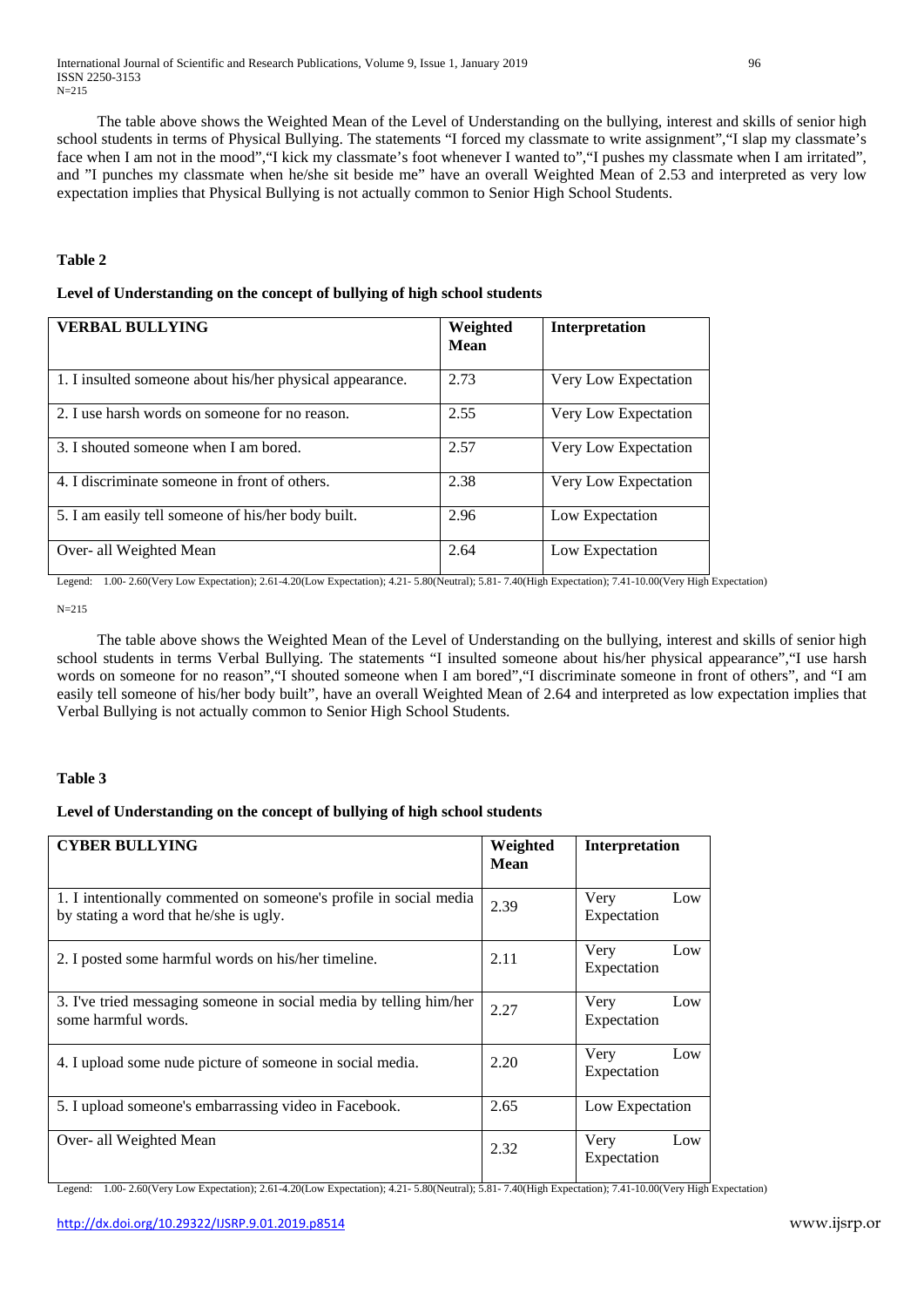The table above shows the weighted mean of the level of understanding on the bullying, interest and skills of senior high school high school students in terms Cyber bullying. The statements "I intentionally commented on someone's profile in social media by stating a word that he/she is ugly"," I posted some harmful words on his/her timeline","I've tried messaging someone in social media by telling him/her some harmful words","I upload some nude picture of someone in social media","I upload someone's embarrassing video in Facebook", have an overall Weighted Mean of 2.64 and interpreted as very low expectation implies that Cyber bullying is not actually common to Senior High School Students.

#### **Table 4**

#### **Level of student's Attitude towards their interest and skills**

| LEVEL OF STUDENT'S ATTITUDE                                                             | Weighted<br><b>Mean</b> | Interpretation          |
|-----------------------------------------------------------------------------------------|-------------------------|-------------------------|
| 1. I like watching action suspense, thriller and war movies.                            | 7.04                    | <b>High Expectation</b> |
| 2. I can feel the intense emotions of a dramatic scenes.                                | 7.62                    | Very High Expectation   |
| 3. I enjoy the fight scenes of the movies.                                              | 7.42                    | Very High Expectation   |
| 4. I like the ridiculous in comedy movies.                                              | 7.64                    | Very High Expectation   |
| 5. I can satisfied watching the lead actor avenging the<br>enemy.                       | 7.38                    | <b>High Expectation</b> |
| 6. I can still remember the conflict of a movie after<br>watching it.                   | 7.18                    | <b>High Expectation</b> |
| 7. I believe that conflicts in movie scenes are normal in real<br>life.                 | 7.52                    | Very High Expectation   |
| 8. I like to see the antagonist in a movie suffering the<br>consequence of his actions. | 7.74                    | Very High Expectation   |
| Over-all Weighted Mean                                                                  | 7.44                    | Very High Expectation   |

Legend: 1.00- 2.60(Very Low Expectation); 2.61-4.20(Low Expectation); 4.21- 5.80(Neutral); 5.81- 7.40(High Expectation); 7.41-10.00(Very High Expectation)

 $N=215$ 

The table above shows the weighted mean of the level of student's attitude towards their interest and skills in terms of Level of Student's Attitude. The statements "I like watching action suspense, thriller and war movies","I can feel the intense emotions of a dramatic scenes","I enjoy the fight scenes of the movies","I like the ridiculous in comedy movies"," I am satisfied watching the lead actor avenging the enemy", "I can still remember the conflict of a movie after watching it", "I believe that conflicts in movie scenes are normal in real life","I like to see the antagonist in a movie suffering the consequence of his actions", have an overall Weighted Mean of 7.44 and interpreted as very high expectation implies that level of student's attitude is based what they've seen on movies according to their interest.

#### **Table 5**

#### **Physical Bullying vs. Interests and Skills**

| <b>VARIABLE</b>                          | $X^2$ | df | $X^2_{(.05,4})$ | Decision                     | Interpretation     |
|------------------------------------------|-------|----|-----------------|------------------------------|--------------------|
| Physical Bullying vs. Interests & Skills | 3.670 |    | 9.488           | Failed<br>Reject $H^{\circ}$ | to Not Significant |

The table above shows that the computed value of physical bullying vs. interest and skills is 3.670, this is less than the critical value 9.488. Hence, the null hypothesis is accepted. Thus, there is no significant relationship between physical bullying and interests and skills. This can also be inferred that students did refer physical bullying as one of their interest and skills due to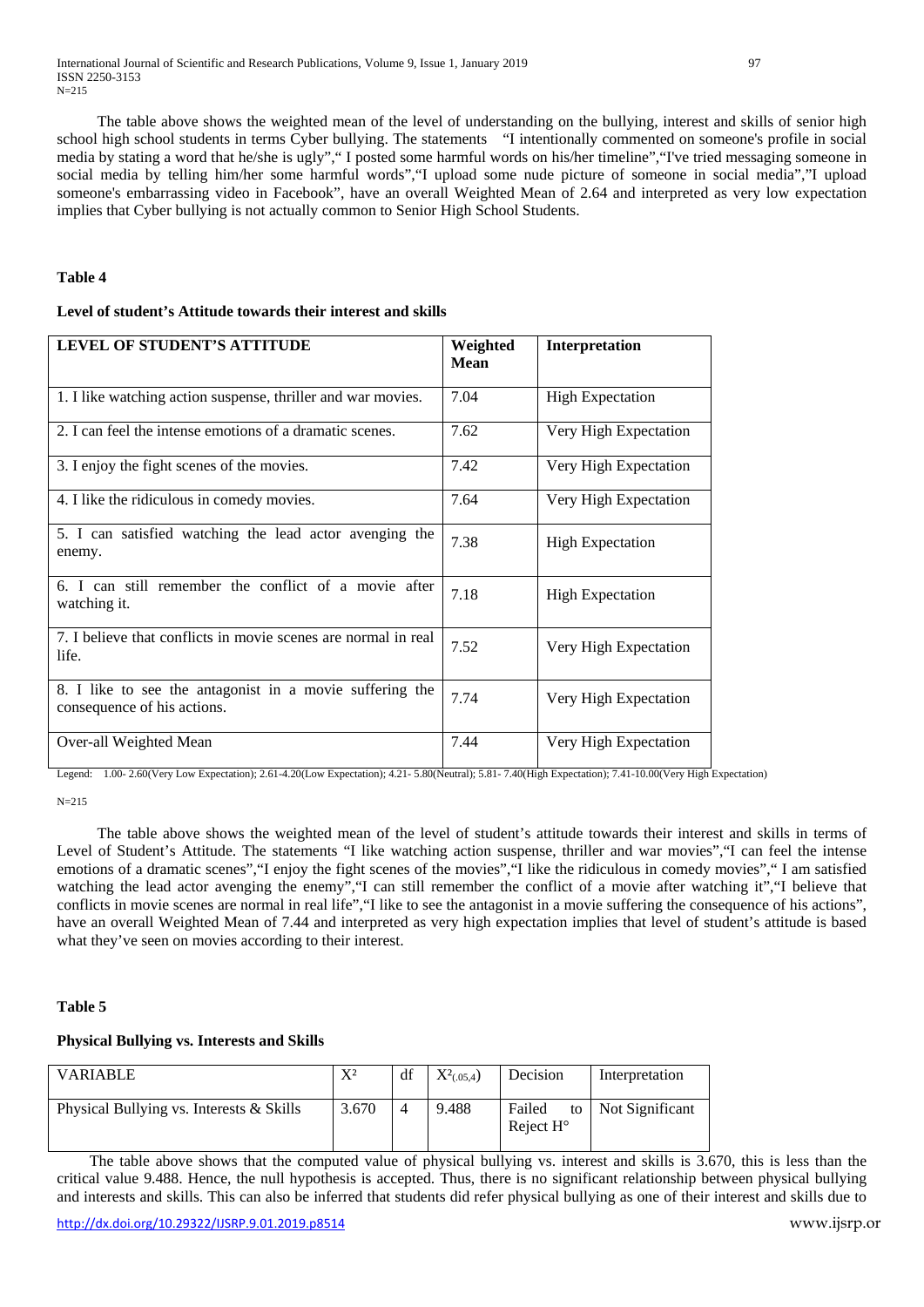the movies they've watched and the environment they belong. According to Schneider, Richard and Mallet (2012), students reporting greater social and academic anxiety, impulsivity, and friendship conflict also reported being victims of physical and verbal/relational bullying to a larger extent than other participants.

#### **Table 6**

#### **Verbal bullying vs. Interests and Skills**

| <b>VARIABLE</b>                          | $X^2$ | df | $X^2_{(.05,4})$ | Decision           | Interpretation |
|------------------------------------------|-------|----|-----------------|--------------------|----------------|
| Verbal Bullying vs. Interests $&$ Skills | 9.490 |    | 9.488           | Reject $H^{\circ}$ | Significant    |

The table above shows that the computed value of verbal bullying vs. Interests and skills is 9.490, this is greater than the critical value 9.488. Hence, the null hypothesis is rejected. Thus, there is a significant relationship between verbal bullying as one of their interests and skills. This can also be inferred that students did not refer verbal bullying and interests and skills due to the movies they've watched and the environment they belong. According to Sanapo (2017), the study also revealed that verbal bullying and victimization was the common from experienced by the children.

## **Table 7**

## **Cyber bullying vs. Interests and Skills**

| <b>VARIABLE</b>                          | $X^2$ | df | $X^2(0.05,4)$ | Decision                     | Interpretation     |
|------------------------------------------|-------|----|---------------|------------------------------|--------------------|
| Cyber bullying vs. Interests $\&$ Skills | 4.32  |    | 9.488         | Failed<br>Reject $H^{\circ}$ | to Not Significant |

The table above shows that the computed value of cyber bullying vs. Interests and skills is 4.32, this is less than the critical value 9.488. Hence, the null hypothesis is accepted. Thus, there is no significant relationship between cyber bullying and interests and skills.This can also be inferred that students did refer cyber bullying as one of their interests and skills due to the movies they've watched and the environment they belong. According to Moreno (2016), Bullying behavior which take place online or using technology, which can include verbal or relational bullying or threats of physical harm. Cyber bullying includes similar tactics as other bullying behavior as well unique approaches such as viral repetition or widespread sharing of message. However, an important finding from our study is the need to integrated cyber bullying as part of a shared, understood and uniform definition of bullying as a whole.

## IV. CONCLUSION

This study examined the Bullying, Interests and Skills of Senior High School Students. This includes physical, verbal, and cyber which are the three categories of bullying. The student's capacity over the three categories of bullying based on their interests and skills and towards the influential scenes extracted upon watching television Based on the results, students view about verbal bullying is not related to their interests and skills. On one hand, physical and cyber are both related to their skills and interests. Meanwhile, the three categories of bullying are experienced and conceptualized by students based on their interests and skills. More so, bullying is a problem to the victims but the happiness of the bully which is not fair. Basically, bullying can be done based on what the environment where the student belongs.On the contrary, the students should be knowledgeable on what he or she seen on movies. A student also should be sensitive on the feelings of others especially to the victims of bullying.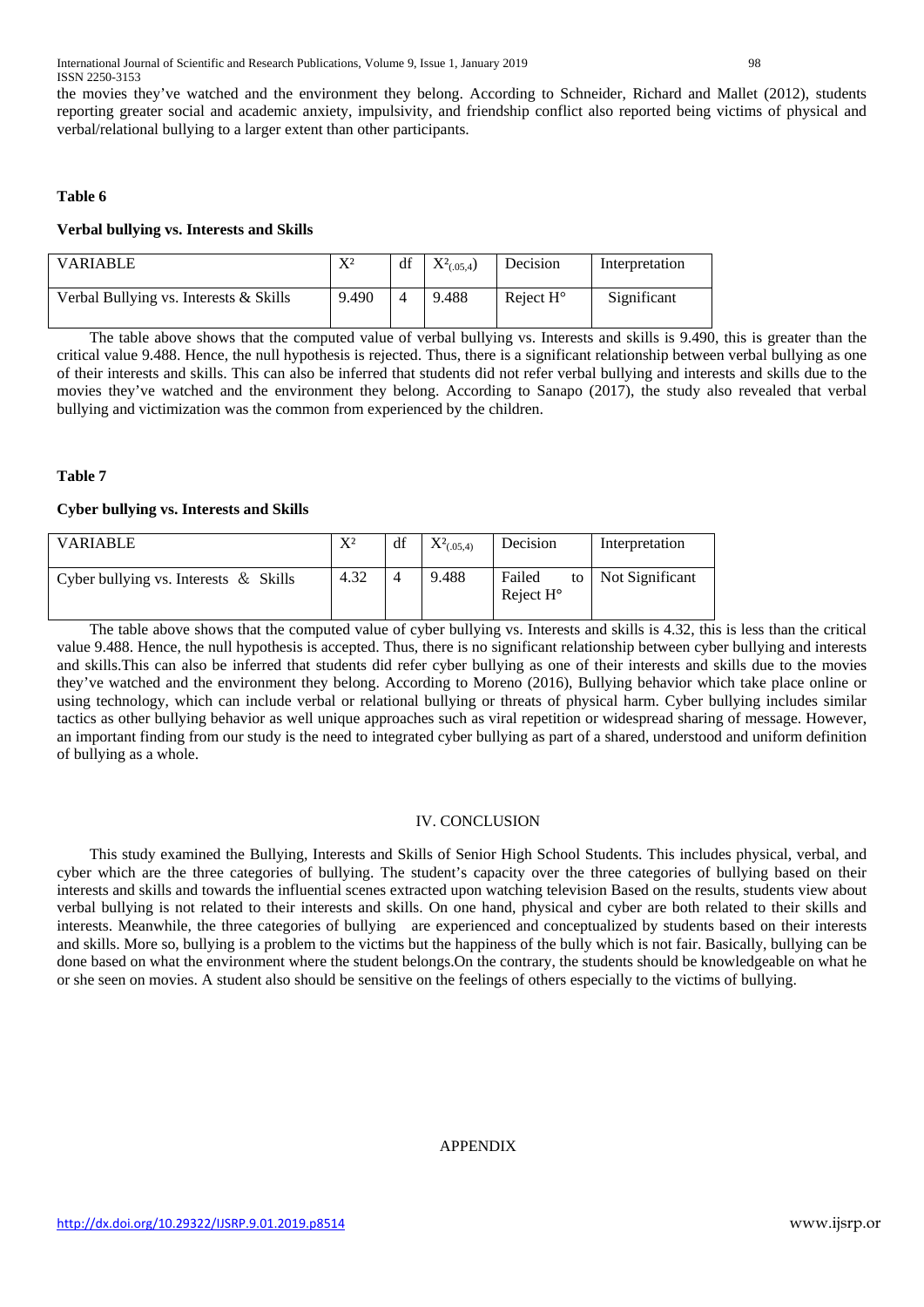## **RESEARCH INSTRUMENT - A**

## **Bullying, Interests and Skills of Senior High School Students**

## **Personal Information:**

Name: Grade Level:

Gender: Family Background:

Instruction: Read each item carefully and rate according to your reference.

## **1-2 VERY LOW EXPECTATION 3-4 LOW EXPECTATION 5-6 NUETRAL 7-8 HIGH EXPECTATION 9-10 VERY HIGH EXPECTATION**

| PHYSICAL BULLYING                                                                                           | $1-2$ | $3-4$ | $5-6$ | $7 - 8$ | $9-10$ |
|-------------------------------------------------------------------------------------------------------------|-------|-------|-------|---------|--------|
|                                                                                                             |       |       |       |         |        |
| 1. I force my classmate to write my assignment.                                                             |       |       |       |         |        |
| 2. I slap my classmate's face when I am not in the mood.                                                    |       |       |       |         |        |
| 3. I kick my classmate's foot whenever I wanted to.                                                         |       |       |       |         |        |
| 4. I pushes my classmate when I am irritated.                                                               |       |       |       |         |        |
| 5. I punches my classmate when he/she sit beside me.                                                        |       |       |       |         |        |
|                                                                                                             |       |       |       |         |        |
| <b>VERBAL BULLYING</b>                                                                                      |       |       |       |         |        |
|                                                                                                             |       |       |       |         |        |
| 1. I insulted someone about his/her physical appearance.                                                    |       |       |       |         |        |
| 2. I use harsh words on someone for no reason.                                                              |       |       |       |         |        |
| 3. I shouted someone when I am bored.                                                                       |       |       |       |         |        |
| 4. I discriminate someone in front of others.                                                               |       |       |       |         |        |
| 5. I am easily tell someone of his/her body built.                                                          |       |       |       |         |        |
|                                                                                                             |       |       |       |         |        |
| <b>CYBERBULLYING</b>                                                                                        |       |       |       |         |        |
|                                                                                                             |       |       |       |         |        |
| 1. I intentionally commented on someone's profile in social media<br>by stating a word that he/she is ugly. |       |       |       |         |        |
| 2. I posted some harmful words on his/her timeline.                                                         |       |       |       |         |        |
| 3. I've tried messaging someone in social media by telling him/her<br>some harmful words.                   |       |       |       |         |        |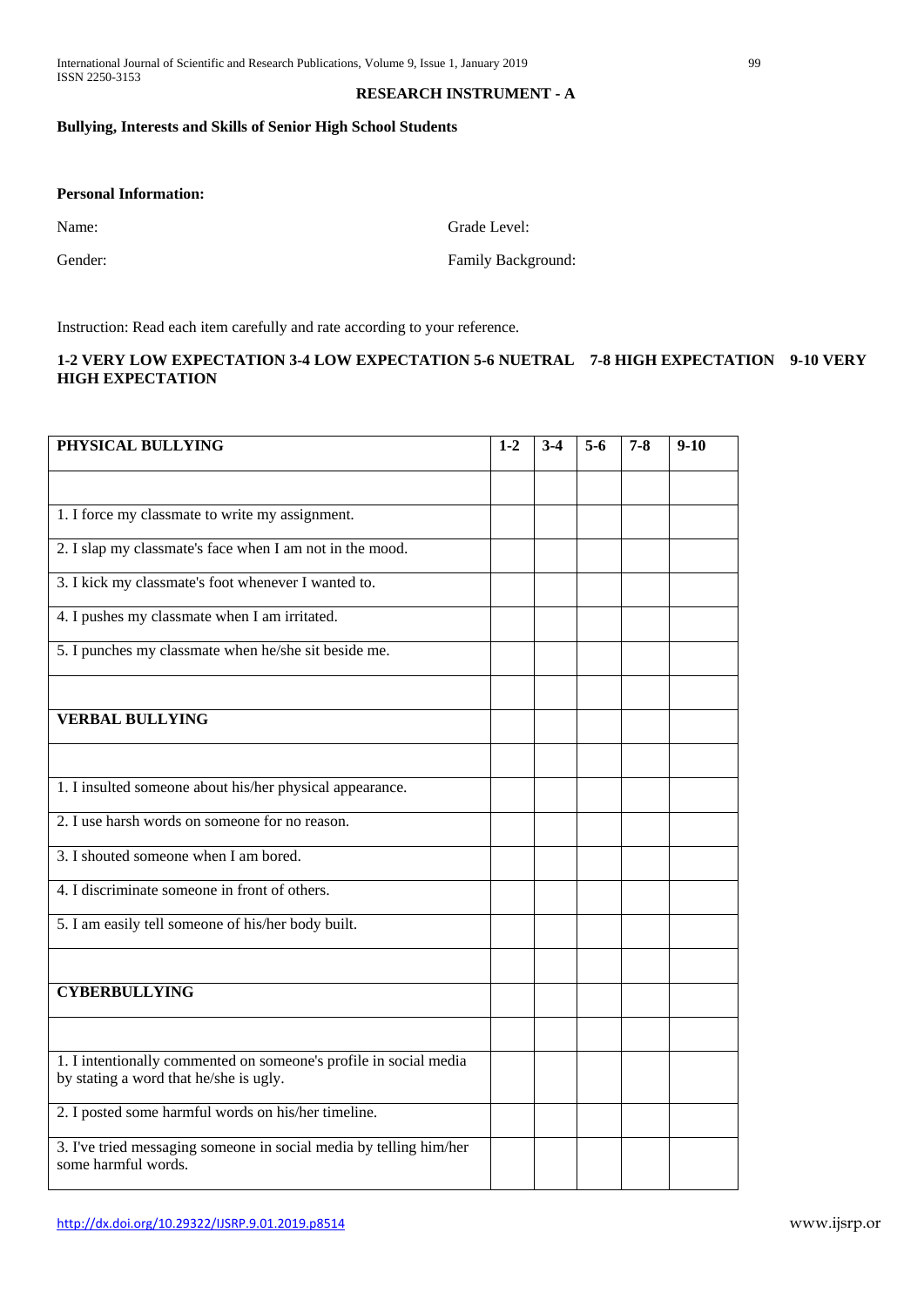| ISSN 2250-3153                                                                          |  |  |  |
|-----------------------------------------------------------------------------------------|--|--|--|
| 4. I upload some nude picture of someone in social media.                               |  |  |  |
| 5. I upload someone's embarrassing video in Facebook.                                   |  |  |  |
|                                                                                         |  |  |  |
| <b>LEVEL OF ATTITUDE</b>                                                                |  |  |  |
|                                                                                         |  |  |  |
| 1. I like watching action suspense, thriller and war movies.                            |  |  |  |
| 2. I can feel the intense emotions of a dramatic scenes.                                |  |  |  |
| 3. I enjoy the fight scenes of the movies.                                              |  |  |  |
| 4. I like the ridiculous in comedy movies.                                              |  |  |  |
| 5. I can satisfied watching the lead actor avenging the enemy.                          |  |  |  |
| 6. I can still remember the conflict of a movie after watching it.                      |  |  |  |
| 7. I believe that conflicts in movie scenes are normal in real life.                    |  |  |  |
| 8. I like to see the antagonist in a movie suffering the consequence<br>of his actions. |  |  |  |

# **TALLY SHEET, TABLE OF OBSERVATION, TABLE OF EXPECTED FREQUENCY AND COMPUTATION OF CHI-SQUARE**

# **TALLY SHEET:**

| <b>PHYSICAL</b><br><b>BULLYING</b> | $1.00 - 2.60$                                                                                       | $2.61 - 4.20$                                      | $4.21 - 5.80$                     |
|------------------------------------|-----------------------------------------------------------------------------------------------------|----------------------------------------------------|-----------------------------------|
| $1.00 - 2.60$                      | $IIIII-IIIII-III-13$                                                                                | $III-3$                                            | $III-3$                           |
| $2.61 - 4.20$                      | TITTI – TITTI – TITTI – TITTI – TITTI – TITTI – TITTI – TI<br>$III - III - III - III - 53$          | <b>TITLE TITLE TITLE TITLE</b><br>L <sub>21</sub>  | $IIIII-III-8$                     |
| $4.21 - 5.80$                      | TITTI-TITTI-TITTI-TITTI-TITTI-TITTI-TITTI-TI<br>$III$ - $IIIII$ - $IIIII$ - $IIIII$ - $IIII$ - $64$ | <b>IIIII-IIIII-IIIII-IIIII-</b><br>$IIIII-IIII-29$ | TITTI-TITTI-TITTI-T<br>$III-I-21$ |

# **PHYSICAL BULLYING vs. LEVEL OF ATTITUDE**

# **VERBAL BULLYING vs. LEVEL OF ATTITUDE**

| <b>VERBALL</b><br><b>BULLYING</b> | $1.00 - 2.60$                                  | $2.61 - 4.20$           | $4.21 - 5.80$ |
|-----------------------------------|------------------------------------------------|-------------------------|---------------|
| $1.00 - 2.60$                     | 11111-11111-11111-15                           | $IIIII-I-6$             | I-1           |
| $2.61 - 4.20$                     | TITIT_ITITI_ITITI_ITITI_ITITI_ITITI_ITITI_ITIT | 11111-11111-11111-111-1 | $IIIII-III-8$ |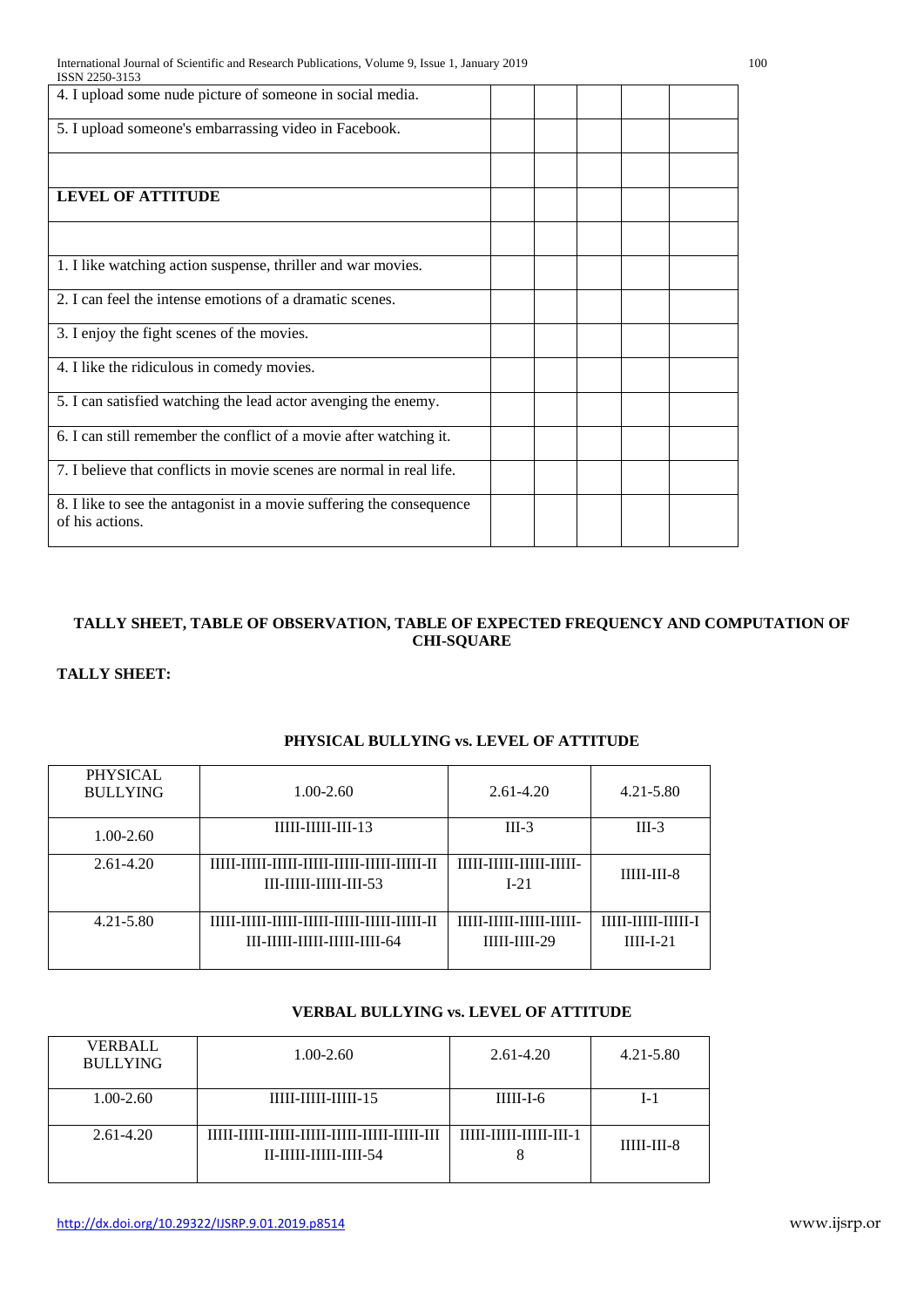| 1001122003100 |                                               |                                 |                       |
|---------------|-----------------------------------------------|---------------------------------|-----------------------|
| $4.21 - 5.80$ | TITIT-TITIT-TITIT-TITIT-TITIT-TITIT-TITIT-TIT | <u>IIIII-IIIII-IIIII-IIIII-</u> | <u>TIME MILEMIN T</u> |
|               | II-IIIII-IIIII-IIIII-IIIII-65                 | II-22                           | ШІ-ШІІ-І26            |
|               |                                               |                                 |                       |

# **CYBERBULLYING vs. LEVEL OF ATTITUDE**

| <b>CYBERBULLYING</b> | $1.00 - 2.60$                                                                              | $2.61 - 4.20$                                                   | $4.21 - 5.80$ |
|----------------------|--------------------------------------------------------------------------------------------|-----------------------------------------------------------------|---------------|
| $1.00 - 2.60$        | 11111-11111-11111-15                                                                       | $IIIII-I-6$                                                     | $III-3$       |
| 2.61-4.20            | TTTTT - TTTTT - TTTTT - TTTTT - TTTTT - TTTTT - TTTTT - TTT<br>$II$ - $IIIII$ - $IIII$ -49 | <b>TITLE TITLE TITLE TITLE</b><br>$IIIII-25$                    | $II-2$        |
| $4.21 - 5.80$        | TTTTT - TTTTT - TTTTT - TTTTT - TTTTT - TTTTT - TTTTT - TTT<br>74                          | <b>TITLE TITLE TITLE TITLE</b><br><b>IIIII-IIIII-IIIII-I-36</b> | $IIIII-5$     |

## **TABLE OF OBSERVATION:**

# **PHYSICAL BULLYING vs. LEVEL OF ATTITUDE**

| PHYSICAL BULLYING | 1.00-2.60 | 2.61-4.20 | $4.21 - 5.80$ |
|-------------------|-----------|-----------|---------------|
| $1.00 - 2.60$     | 13        |           |               |
| $2.61 - 4.20$     | 53        |           |               |
| $4.21 - 5.80$     | 64        |           |               |

# **VERBAL BULLYING vs. LEVEL OF ATTITUDE**

| <b>VERBALL BULLYING</b> | 1.00-2.60 | 2.61-4.20 | $4.21 - 5.80$ |
|-------------------------|-----------|-----------|---------------|
| $1.00 - 2.60$           |           |           |               |
| $2.61 - 4.20$           | 54        |           |               |
| $4.21 - 5.80$           |           |           | 26            |

# **CYBERBULLYING vs. LEVEL OF ATTITUDE**

| <b>CYBERBULLYING</b> | 1.00-2.60 | 2.61-4.20 | $4.21 - 5.80$ |
|----------------------|-----------|-----------|---------------|
| $1.00 - 2.60$        |           |           |               |
| $2.61 - 4.20$        | 49        | 25        |               |
| $4.21 - 5.80$        |           | 36        |               |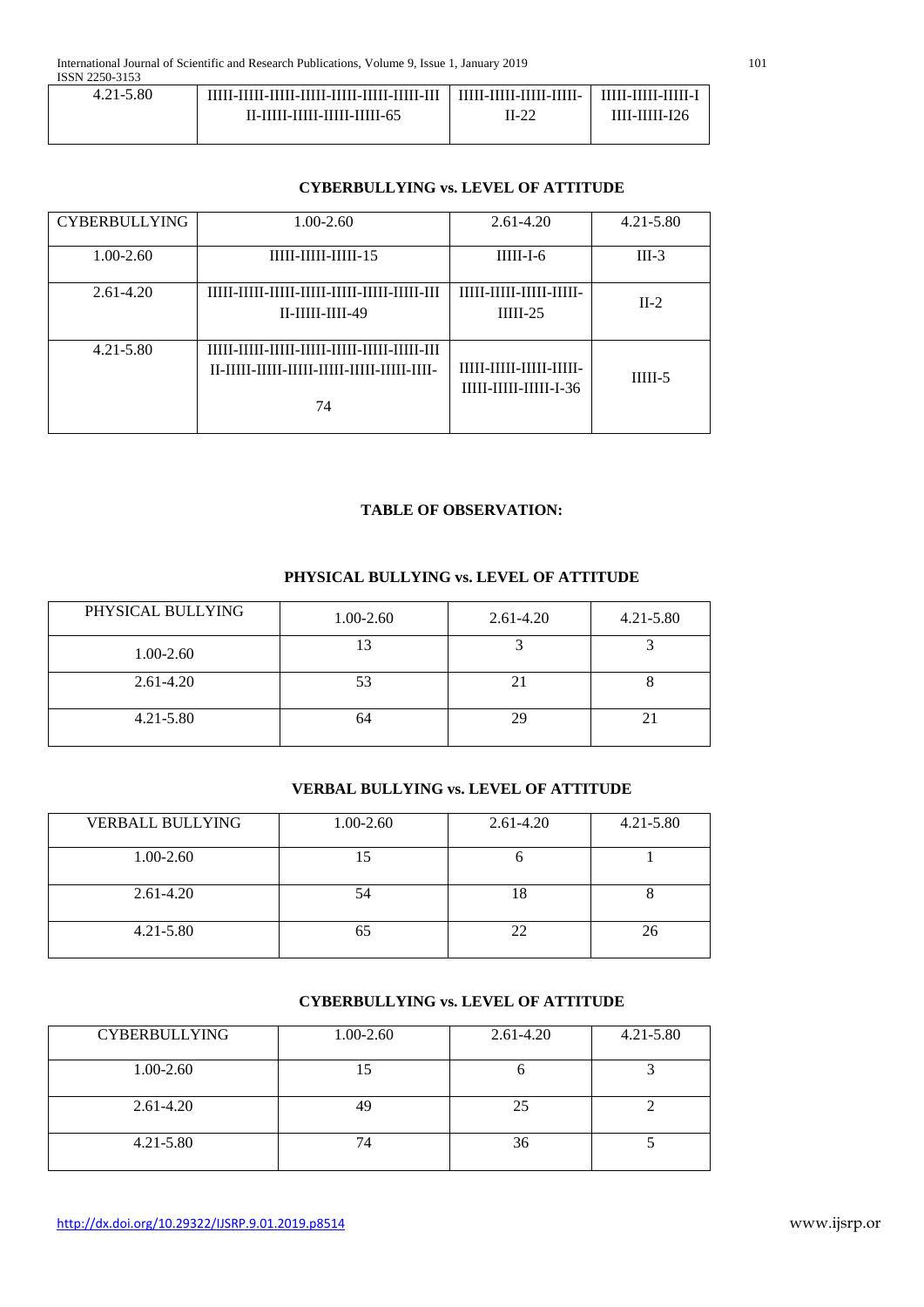## **TABLE OF EXPECTED FREQUENCY AND COMPUTATION OF CHI-SQUARE:**

| PHYSICAL BULLYING | 1.00-2.60 | $2.61 - 4.20$ | $4.21 - 5.80$ |
|-------------------|-----------|---------------|---------------|
| 1.00-2.60         |           |               |               |
| $2.61 - 4.20$     | 53        |               |               |
| $4.21 - 5.80$     | 64        | 29            |               |

## **PHYSICAL BULLYING vs. LEVEL OF ATTITUDE**

 $X^2 = \sum (0-E-5)^2 = \sum (13-11.49-5)^2 + \sum (53-49.58-5)^2 + \sum (64-68.93-5)^2 +$ 

E 11.49 49.58 68.93  $\Sigma$  (3-4.68-.5)<sup>2</sup> +  $\Sigma$  (21-20.21-.5)<sup>2</sup> +  $\Sigma$  (29-28.1-.5)<sup>2</sup> +  $\Sigma$  (3-2.83-.5)<sup>2</sup> +  $\Sigma$  (8-12.71-.5)<sup>2</sup> + 4.68 20.21 28.1 2.83 12.71  $\Sigma$  (21-16.97-.5)<sup>2</sup> = 215

16.97

## **VERBAL BULLYING vs. LEVEL OF ATTITUDE**

| <b>VERBALL BULLYING</b> | 1.00-2.60 | 2.61-4.20 | $4.21 - 5.80$ |
|-------------------------|-----------|-----------|---------------|
| $1.00 - 2.60$           |           |           |               |
| $2.61 - 4.20$           | 54        | 18        | $\Omega$      |
| $4.21 - 5.80$           |           |           | 26            |

 $X^2 = \sum (0-E-5)^2 = \sum (15-13.71-5)^2 + \sum (54-49.86-5)^2 + \sum (65-70.43-5)^2 +$ 

E 13.71 49.86 70.43  $\Sigma$  (6-5.01-.5)<sup>2</sup> +  $\Sigma$  (18-18.23-.5)<sup>2</sup> +  $\Sigma$  (22-25.75-.5)<sup>2</sup> +  $\Sigma$  (1-3.58-.5)<sup>2</sup> +  $\Sigma$  (8-13.02-.5)<sup>2</sup> + 5.01 18.23 25.75 3.58 13.02

 $\sum (26-18.39-.5)^2 = 217.98$ 

18.39

## **CYBERBULLYING vs. LEVEL OF ATTITUDE**

| <b>CYBERBULLYING</b> | 1.00-2.60 | $2.61 - 4.20$ | $4.21 - 5.80$ |
|----------------------|-----------|---------------|---------------|
| $1.00 - 2.60$        |           |               |               |
| $2.61 - 4.20$        | 49        | 25            |               |
| $4.21 - 5.80$        |           | 36            |               |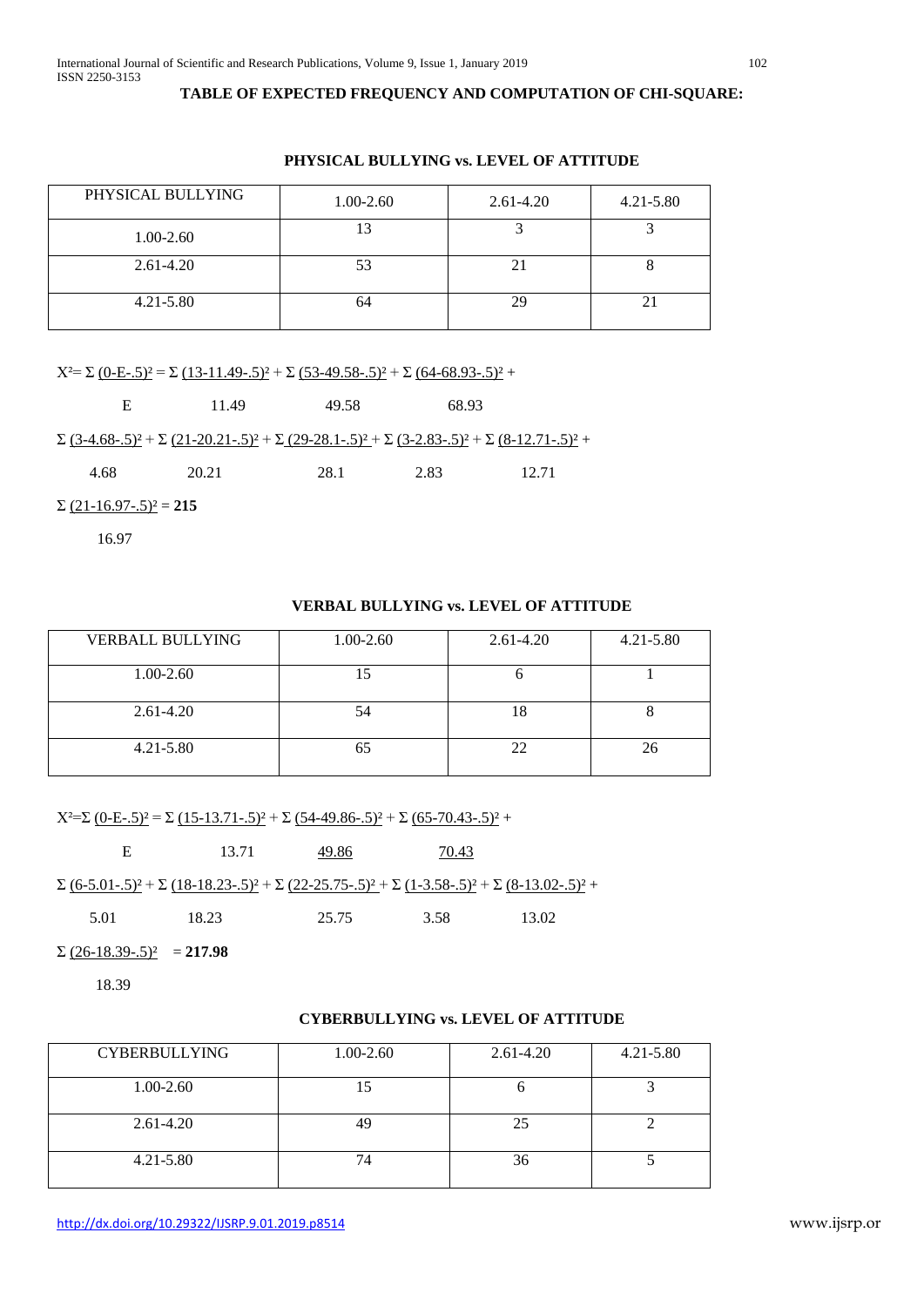|                                 | $X^2=\Sigma$ (0-E-.5) <sup>2</sup> = $\Sigma$ (15-15.4-.5) <sup>2</sup> + $\Sigma$ (49-48.07-.5) <sup>2</sup> + $\Sigma$ (74-73.81-.5) <sup>2</sup> +                                   |                   |       |      |  |
|---------------------------------|-----------------------------------------------------------------------------------------------------------------------------------------------------------------------------------------|-------------------|-------|------|--|
| Е                               | 15.4                                                                                                                                                                                    | 48.07             | 73.81 |      |  |
|                                 | $\Sigma$ (6-7.48-.5) <sup>2</sup> + $\Sigma$ (25-23.68-.5) <sup>2</sup> + $\Sigma$ (36-34.84-.5) <sup>2</sup> + $\Sigma$ (3-0.97-.5) <sup>2</sup> + $\Sigma$ (2-3.53-.5) <sup>2</sup> + |                   |       |      |  |
| 7.48                            | 23.68                                                                                                                                                                                   | 34.84             | 0.97  | 3.53 |  |
| $\Sigma (5-5.35-.5)^2 = 214.13$ |                                                                                                                                                                                         |                   |       |      |  |
| 5.35                            |                                                                                                                                                                                         |                   |       |      |  |
|                                 |                                                                                                                                                                                         | <b>REFERENCES</b> |       |      |  |

- [1] Benitez, J.L., and Justicia, F. (2006). Bullying: description and analysis of the phenomenon. *Electronic Journal of Research in Educational Psychology*,4(2),pp:154. PDFwww.investigacion-psicopedagogica.org> …
- [2] Cornell, D., and Limber, S. (2015). Law and Policy on the Concept of Bullying at School. *American Psychologist Association,*70(4),333-343,pp;335.<http://dx.doi.org/10.1037/a0038558>
- [3] Darney, C., Howcroft, G., and Stroud, L. (2013). THE IMPACT THAT BULLYING AT SCHOOL

HAS ON AN INDIVIDUAL'S SELF-ESTEEM DURING YOUNG ADULTHOOD. *International Journal of Education and Research.*1(8),pp:2.PDFwww.ijern.com>journal>August-2013

- [4] Dake, J., Price, J., and Telljohann, S. (2003). The Nature and Extent of Bullying at School. *Journal of School Health*,73(5),pp:137. PDFwww2.gsu.edu
- [5] De Oliveira, W., Silva, J., Braga, I., Romualdo, C., Caravita, S. C. S., and Silva, M. A. I. (2016).Ways to explain bullying; dimensional analysis of the conceptions held by adolescents.23(3):751-761,2018, pp:752. doi: 10.1590/1413-81232018233.10092016
- [6] Editorial. (2008). What Is Bullying?. Journal of Adolescent Health,43(2008) 101-102,pp:106. doi:10.1016/j.jadohealth.200806.001
- [7] Editorial. (2013). Bullying and suicide: A Public Health Approach. *Journal of Adolescent Health*, 53(2013),S1-S3.,pp;1. [https://www.ncbi.nlm.nih.gov](https://www.ncbi.nlm.nih.gov/)
- [8] Espelage, D., and Napolitano, S. (2003). Research of School Bullying and Victimization:What Have We Learned and Where Do We Go from Heere?[Mini-Series]. *Educational Psychology and Publications*,154,pp:368. [https://www.researchgate.net](https://www.researchgate.net/)
- [9] Fekkes, M., Pijpers, F. I. M., and Verloove-Vanhorick, S. P. (2005). Bullying:who does what, when and where? Involvement of children, teachers and parents in bullying behavior. 20(1),pp:82. doi:10.1093/her/cyg100
- [10] Gendron, B., Williams, K., and Guerra, N. (2010). An Analysis of Bullying Among Students Within Schools: Estimating the Effects of Individual Normative Beliefs, Self-Esteem, and School Climate. *Journal of School Violence*,10:150-164,2011,pp:151.

doi:10. 1080/15388220.2010.539166

- [11] Gini, G., Pozzoli, T., Borghi, F., and Franzoni, L. (2008). The role of bystanders in students' perception of bullying and sense of safety. *Journal of School Psychology* 46(2008) 617-638,pp:617. doi:10.1016/jsp.2008.02.001
- [12] Hendershot, C., Dake, J., Price, J., and Lartey, G. (2006). Elementary School Nurses' Perceptions of Student Bullying. *The Journal of School Nursing*,22(4),pp:230. [https://www.ncbi.nlm.nih.gov](https://www.ncbi.nlm.nih.gov/)
- [13] Hoover, J., and Stenhjem, P. (2003). Bullying and Teasing of Youth With Disabilities:Creating Positive School Environments for Effective Inclusion. December 2003,2(3),pp:1. PDFwww.ncset.org>ncsetissuebrief\_2.3pdf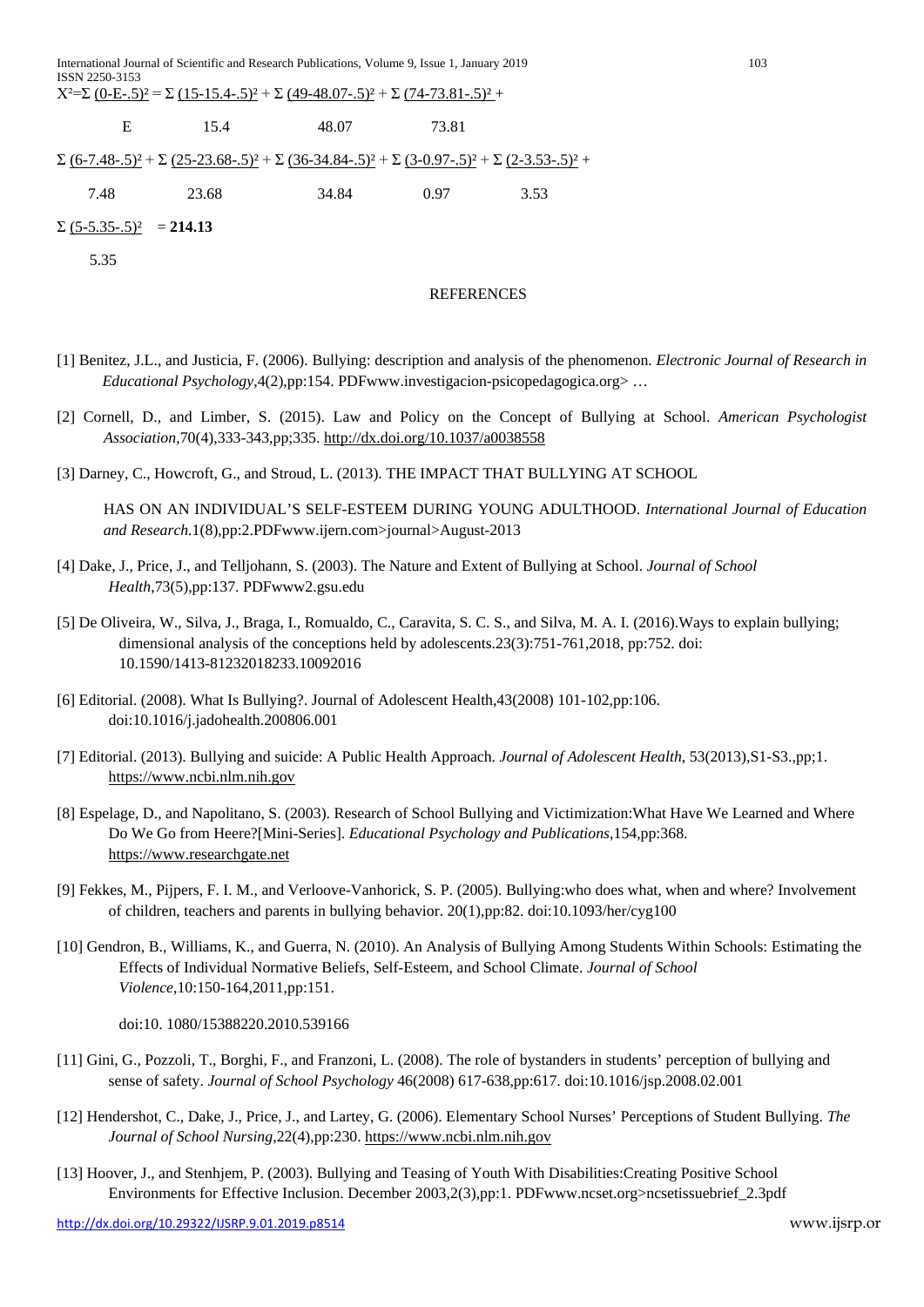- [14] Hong, J. S., and Espelage, D. (2012). A review or research on bullying and peer victimization in school:An ecological system analysis. *Aggression and Violent Behavior*, 17(2012) 311-322. doi:10.1016/j.avb.2012.03.003
- [15] Koifman, L., and Botelho da Costa, S. (2016). The Importance of the Study of Bullying in Medical Schols for Training Professional Physicians in Brazil. *Creative Education,*7,777-785,pp:778. https://www.researchgate.net>
- [16] Låftman, S., Alm, S., Sandahl, J., and Modin, B. (2018). Future Orientation among Students Exposed to School Bullying and Cyberbullying Victimization. International Journal of Environmental Research and Public Health 15,605, pp:2. doi:10.3390/ijerph15040605

[17] Limo, S. (2015). BULLYING AMONG TEENAGERS AND ITS EFFECTS. *Turko University of Applied Sciences Thesis*, 27(2015),pp:6. PDFwww.theseus.fi>Limo3\_Steven.PDF.pdf

- [18] Merrell, K., Gueldner, B., Ross, S., and Isava, D. (2008). How Effective Are School Bullying Intervention Programs? A Meta-Analysis of Intervention Research. *School Psychology Quarterly*,23(1),pp:27. doi:10.1037/1045-3830.23.1.26
- [19] Moreno, M. (2016).Electronic harassment:Concept map and definition.*Seattle Children's Research Institute*, 2013-IJ-CX-0051, pp:2. PDFhttps://www.ncjrs.gov
- [20] Raven, S. and Jurkiewicz, M., (2012). Preservice Secondary Science Teachers' Experiences and Ideas about Bullying in Science Classrooms. 23(1),pp:66. https://eric.ed.gov>...
- [21] Seixas, S. R., Coelho, J. P., and Fischer, G. N. (2013). BULLIES, VICTIMS AND BULLY-VICTIMS Impact on health profile. *Educação, Sociedade & Culturas*,38,2013,pp:54. PDFhttps://www.fpce.up.pt>default>files
- [22] Sandvik, P. L., Tracy, S., and Alberts, J. (2007). Burned by Bullying in the American Workplace:Prevalence,Perception,Degree and Impact. *Journal of Management Studies*,44(6),pp:837. [https://www.econbiz.de](https://www.econbiz.de/)
- [23] Sanapo, M. (2017). When Kids Hurt Other Kids:Bullying in Philippine Schools. Psychology, 2017, 8, 2469-2484,pp:2470. doi:10.4236/psych.2017.814156
- [24] Salmivalli, C. (2010). Bullying and the peer group: A review. *Aggression and Violent Behavior*, 15(2010),pp:113. doi:10.1016/j.avb.2009.08.007
- [25] Smit, D. M. (2015). Cyber bullying in South African and Americans schools: A legal comparative study.*South African Journal of Education*,35(2015),pp:1. doi:10.15700/saje.v35n2a1076n
- [26] Schneider, B. H., Richard, J., and Mallet, P. (2012). Revisiting the whole-school approach to bullying:Really looking at the whole school. *School Psychology International*,33(3) 263-284,pp:263. doi:10.1177/0143034311415906
- [27] Smith, P. (2013). School Bullying. *SOCIOLOGIA, PROBLEMAS E PRACTICAS*,71(2013),pp:81. doi:10.7458/SPT2012702332
- [28] Türkmen, N., Dokgöz, H., Akgöz, S., Eren, B., Vural, P., and Polat, O. (2013). Bullying among High School Students. *A Journal of Clinical Medicine*,8(2),pp:144. [https://www.ncbi.nlm.nih.gov](https://www.ncbi.nlm.nih.gov/)
- [29] Waasdorp, T., Pas, E., Zablotsky, B., and Bradshaw, C. (2017). Ten-Year Trends in Bullying and Related Attitudes Among 4th- to 12th- Graders. 139(6),pp:1. doi:10.1542/peds.2016-2615
- [30] REPUBLICT ACT 10627. Retrieved from: https://www.lawphil.net>ra\_10627\_2013

AUTHORS